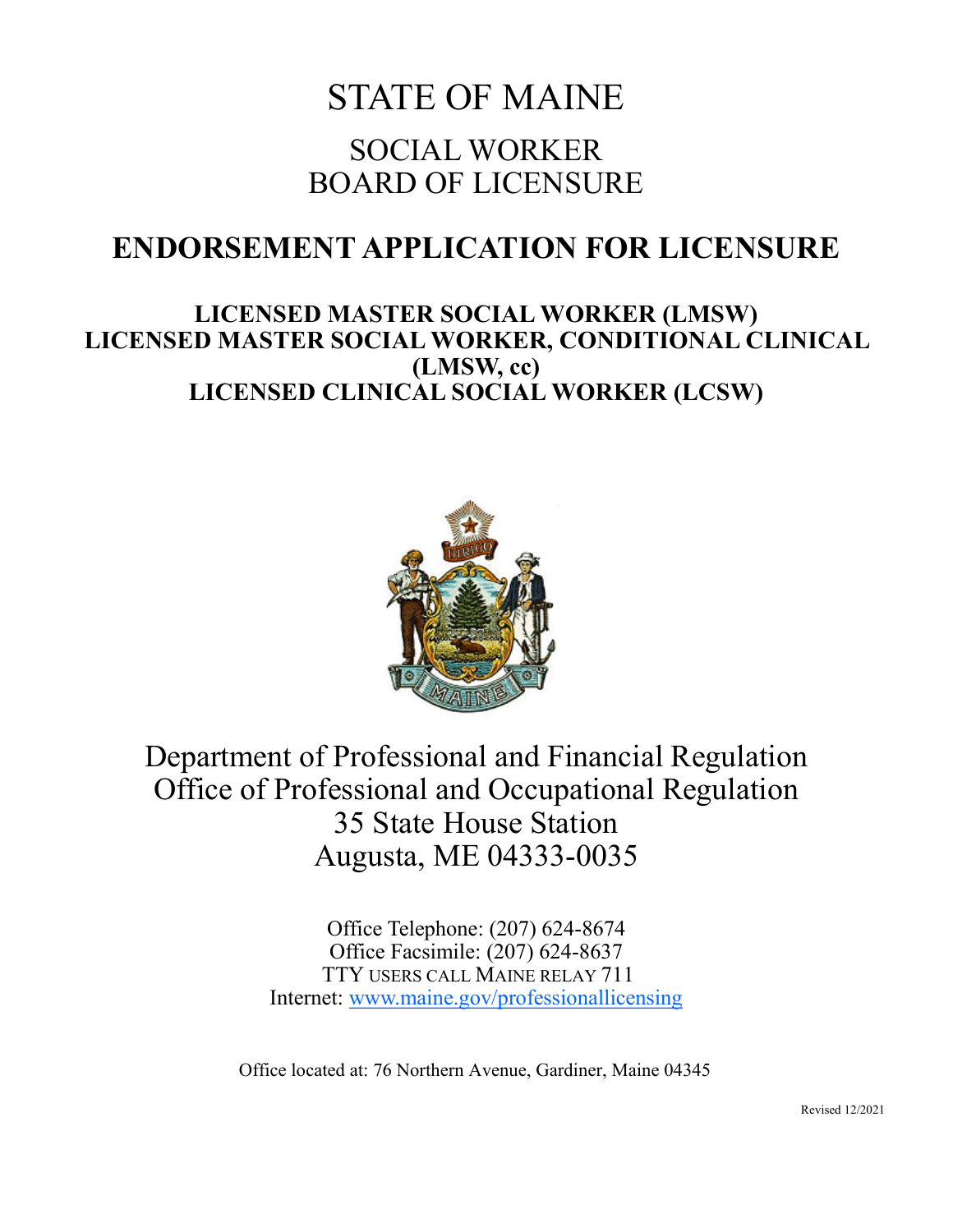

#### **STATE OF MAINE DEPARTMENT OF PROFESSIONAL AND FINANCIAL REGULATION OFFICE OF PROFESSIONAL AND OCCUPATIONAL REGULATION INDIVIDUAL LICENSE APPLICATION**

| APPLICANT INFORMATION (please print)                   |              |                                                                     |                                                                                                                      |  |  |  |  |
|--------------------------------------------------------|--------------|---------------------------------------------------------------------|----------------------------------------------------------------------------------------------------------------------|--|--|--|--|
| FULL LEGAL NAME                                        | FIRST        | <i>MIDDLE INITIAL</i>                                               | LAST                                                                                                                 |  |  |  |  |
| ANY OTHER NAMES EVER USED                              |              |                                                                     |                                                                                                                      |  |  |  |  |
| <b>DATE OF BIRTH</b> $mm /$ dd $/$ yyyy                |              | <b>SOCIAL SECURITY NUMBER</b>                                       |                                                                                                                      |  |  |  |  |
| <b>MAILING ADDRESS</b>                                 |              |                                                                     |                                                                                                                      |  |  |  |  |
| <b>CITY</b>                                            | <b>STATE</b> | ZIP CODE                                                            | <b>COUNTY</b>                                                                                                        |  |  |  |  |
| PHONE                                                  | FAX (        |                                                                     | E-MAIL                                                                                                               |  |  |  |  |
|                                                        |              |                                                                     |                                                                                                                      |  |  |  |  |
| or denied your application for licensure? (circle one) |              |                                                                     | Has any jurisdiction taken disciplinary action against any professional license you hold or have held,<br>NO.<br>YES |  |  |  |  |
|                                                        |              | If yes, enclose a detailed explanation and copies of all documents. |                                                                                                                      |  |  |  |  |

By my signature, I hereby certify that the information provided on this application is true and accurate to the best of my knowledge and belief. By submitting this application, I affirm that the Office of Professional and Occupational Regulation will rely upon this information for issuance of my license and that this information is truthful and factual. I also understand that sanctions may be imposed including denial, fines, suspension or revocation of my license if this information is found to be false.

#### **SIGNATURE DATE**

| <b>Board of Social Worker Licensure</b>                                                                                                                                                                                                                                                     |                                                                |  |
|---------------------------------------------------------------------------------------------------------------------------------------------------------------------------------------------------------------------------------------------------------------------------------------------|----------------------------------------------------------------|--|
|                                                                                                                                                                                                                                                                                             | <b>Office Use Only:</b>                                        |  |
| <b>Please Select License Type:</b>                                                                                                                                                                                                                                                          | 1421 - \$70.00<br>2619 - \$21.00                               |  |
| Licensed Master Social Worker (LM1421)<br>Licensed Master Social Worker, Conditional Clinical (MC1421)<br>□<br>Licensed Clinical Social Worker (LC1421)<br>П                                                                                                                                |                                                                |  |
| Required Fee: \$91.00<br>(Non-Refundable)<br>Rev. 12/2021                                                                                                                                                                                                                                   | Office Use Only:<br>Check $#$<br>Amount:<br>Cash #<br>Lic. $#$ |  |
| <b>PAYMENT OPTIONS:</b><br>Make checks payable to "Maine State Treasurer" – if you wish to pay by Mastercard, Visa, Discover or American Express<br>fill out the following:                                                                                                                 |                                                                |  |
|                                                                                                                                                                                                                                                                                             |                                                                |  |
| NAME OF CARDHOLDER (please print)<br>FIRST<br>MIDDLE INITIAL                                                                                                                                                                                                                                | <b>LAST</b>                                                    |  |
| I authorize the Department of Professional and Financial Regulation, Office of Professional & Occupational Regulation to<br>charge my $\Box$ VISA $\Box$ MASTERCARD $\Box$ DISCOVER $\Box$ AMERICAN EXPRESS the following amount: \$<br>I understand that fees are non-refundable<br>$\Box$ |                                                                |  |
| Card number:<br><b>Expiration Date</b><br>XXXX-XXXX-XXXX-XXXX                                                                                                                                                                                                                               | mm I vyvy                                                      |  |
| <b>SIGNATURE</b><br><b>DATE</b>                                                                                                                                                                                                                                                             |                                                                |  |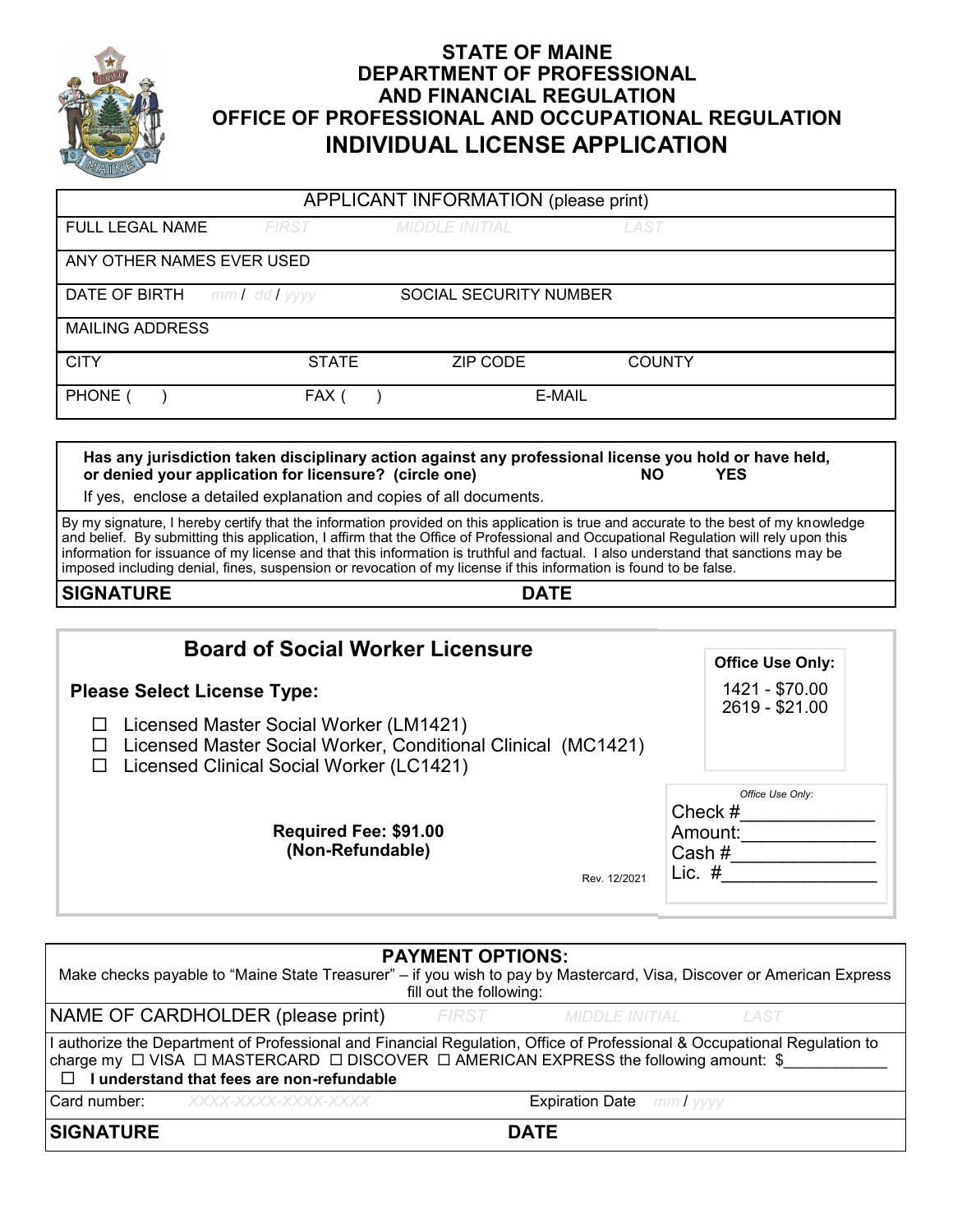| <b>Undergraduate/Graduate Education</b>                                                                                                                                                                                                                                                                                                                                                                                                                                                                                                        |           |                 |                              |             |                              |  |
|------------------------------------------------------------------------------------------------------------------------------------------------------------------------------------------------------------------------------------------------------------------------------------------------------------------------------------------------------------------------------------------------------------------------------------------------------------------------------------------------------------------------------------------------|-----------|-----------------|------------------------------|-------------|------------------------------|--|
| Name of Academic Institution:                                                                                                                                                                                                                                                                                                                                                                                                                                                                                                                  |           |                 |                              |             |                              |  |
| <b>Mailing Address:</b>                                                                                                                                                                                                                                                                                                                                                                                                                                                                                                                        |           |                 |                              |             |                              |  |
| City:<br>State:                                                                                                                                                                                                                                                                                                                                                                                                                                                                                                                                |           |                 |                              | Zip Code:   |                              |  |
| Major:                                                                                                                                                                                                                                                                                                                                                                                                                                                                                                                                         |           | Degree Granted: |                              |             | Date Conferred:              |  |
|                                                                                                                                                                                                                                                                                                                                                                                                                                                                                                                                                |           |                 | <b>Credentialing History</b> |             |                              |  |
| Have you ever held a professional license/certification/registration in this or<br>any other state/country?                                                                                                                                                                                                                                                                                                                                                                                                                                    |           |                 |                              |             | $\lceil$   YES $\lceil$   NO |  |
| If yes:<br>Profession                                                                                                                                                                                                                                                                                                                                                                                                                                                                                                                          | License # |                 |                              |             |                              |  |
|                                                                                                                                                                                                                                                                                                                                                                                                                                                                                                                                                |           |                 | State/Country                | Date Issued | <b>Expiration Date</b>       |  |
|                                                                                                                                                                                                                                                                                                                                                                                                                                                                                                                                                |           |                 |                              |             |                              |  |
|                                                                                                                                                                                                                                                                                                                                                                                                                                                                                                                                                |           |                 |                              |             |                              |  |
|                                                                                                                                                                                                                                                                                                                                                                                                                                                                                                                                                |           |                 |                              |             |                              |  |
|                                                                                                                                                                                                                                                                                                                                                                                                                                                                                                                                                |           |                 |                              |             |                              |  |
|                                                                                                                                                                                                                                                                                                                                                                                                                                                                                                                                                |           |                 |                              |             |                              |  |
| $\lceil$   YES $\lceil$   NO<br>Have you ever taken a social work examination?<br>If yes:<br>Which Exam & Level?<br>Date Taken:                                                                                                                                                                                                                                                                                                                                                                                                                |           |                 |                              |             |                              |  |
|                                                                                                                                                                                                                                                                                                                                                                                                                                                                                                                                                |           |                 | <b>Disciplinary History</b>  |             |                              |  |
| 1. Do you have pending against you any complaints from a regulatory<br>$[$ ] YES $[$ ] NO<br>board or professional organization? If yes, please enclose a detailed ex-<br>planation.<br>2. Have you ever been or are you currently a defendant in a civil proceed-<br>$[$   YES $[$   NO<br>ing related to your professional activities? If yes, please enclose a de-                                                                                                                                                                          |           |                 |                              |             |                              |  |
| tailed explanation.                                                                                                                                                                                                                                                                                                                                                                                                                                                                                                                            |           |                 |                              |             |                              |  |
| <b>Affirmation</b>                                                                                                                                                                                                                                                                                                                                                                                                                                                                                                                             |           |                 |                              |             |                              |  |
|                                                                                                                                                                                                                                                                                                                                                                                                                                                                                                                                                |           |                 |                              |             |                              |  |
| By my signature, I hereby certify that the information provided on this application is true and accu-<br>rate to the best of my knowledge and belief. By submitting this application, I affirm that the Office of<br>Professional and Occupational Regulation will rely upon this information for issuance of my license<br>and that this information is truthful and factual. I also understand that sanctions may be imposed<br>including denial, fines, suspension or revocation of my license if this information is found to be<br>false. |           |                 |                              |             |                              |  |
| SIGNATURE:<br>DATE:<br><u> 1989 - Johann Barbara, martxa alemaniar amerikan baratzaren 1980an biztanleria (h. 1989).</u>                                                                                                                                                                                                                                                                                                                                                                                                                       |           |                 |                              |             |                              |  |
|                                                                                                                                                                                                                                                                                                                                                                                                                                                                                                                                                |           |                 |                              |             |                              |  |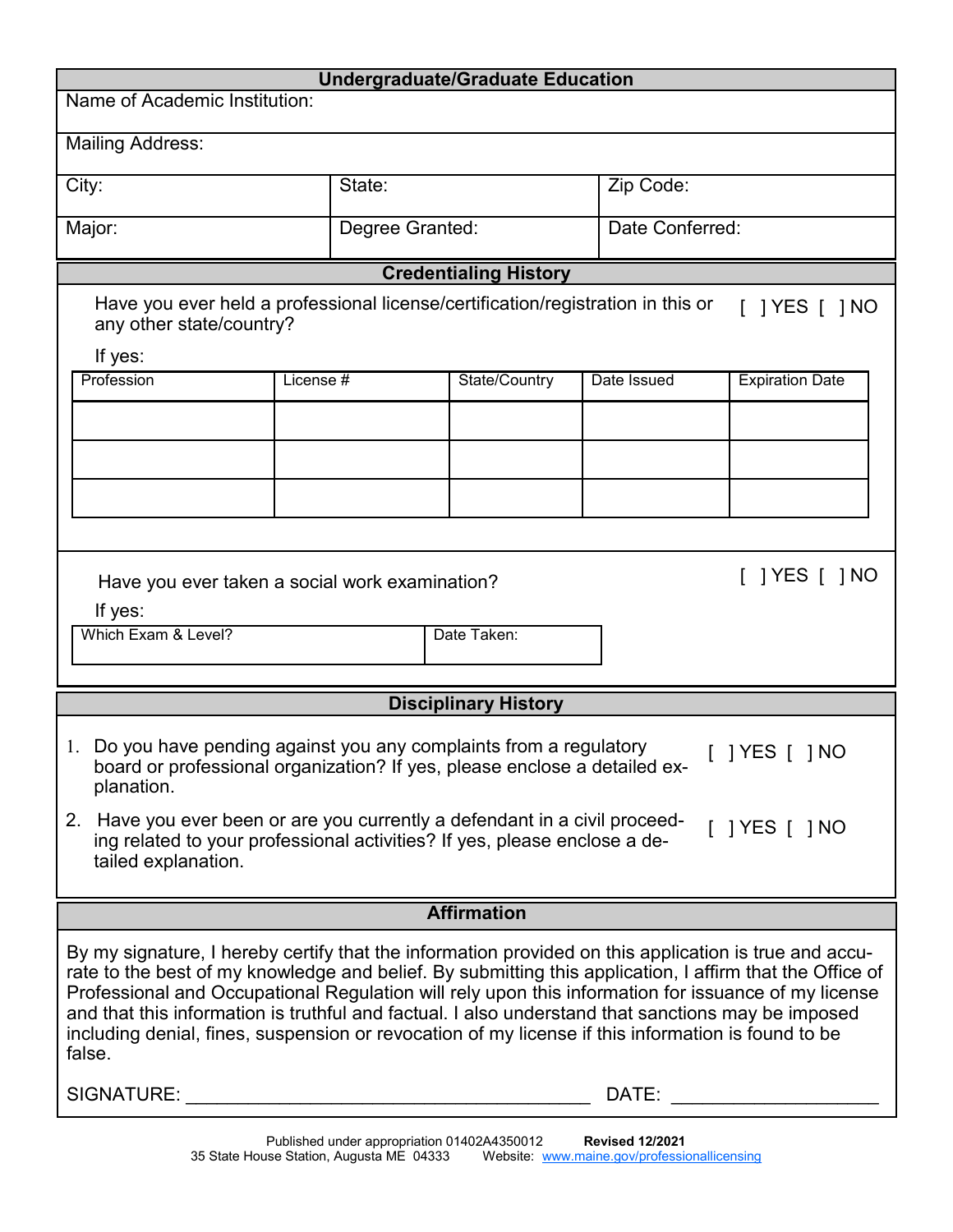#### **LICENSED MASTER SOCIAL WORKER (LM) LICENSE**

#### Applicants must submit the documentation and fees as outlined in the checklist(s) below.

- □ Completed and signed Application;
- $\Box$  Payment of a Licensure Fee of \$70;
- □ Payment of a Criminal History Records Check Fee of \$21.00;

#### **Note: All fees can be in one payment.**

□ License Verification. An Official Verification of Licensure Form from the jurisdiction(s) in which the applicant was ever licensed (online verifications are acceptable).

**Please note: Candidates who have not submitted the above items within one (1) year will be required to submit new applications and fees if they still wish to be considered for licensure.** 

## **LICENSED MASTER SOCIAL WORKER - CONDITIONAL CLINICIAL LICENSURE**

Applicants are required to submit the documentation and fees as outlined in the checklist below.

- □ Completed and signed Application;
- $\Box$  Payment of a Licensure Fee of \$70;
- Payment of a Criminal History Records Check Fee of \$21.00;

#### **Note: Fees can be in one payment.**

- □ Agreement to Provide Consultation Form;
- □ License Verification. An Official Verification of Licensure Form from the jurisdiction(s) in which

the applicant was ever licensed (online verifications are acceptable).

**□** Clinical concentration worksheet

**Please note: Candidates who have not submitted the above items within one (1) year will be required to submit new applications and fees if they still wish to be considered for licensure.**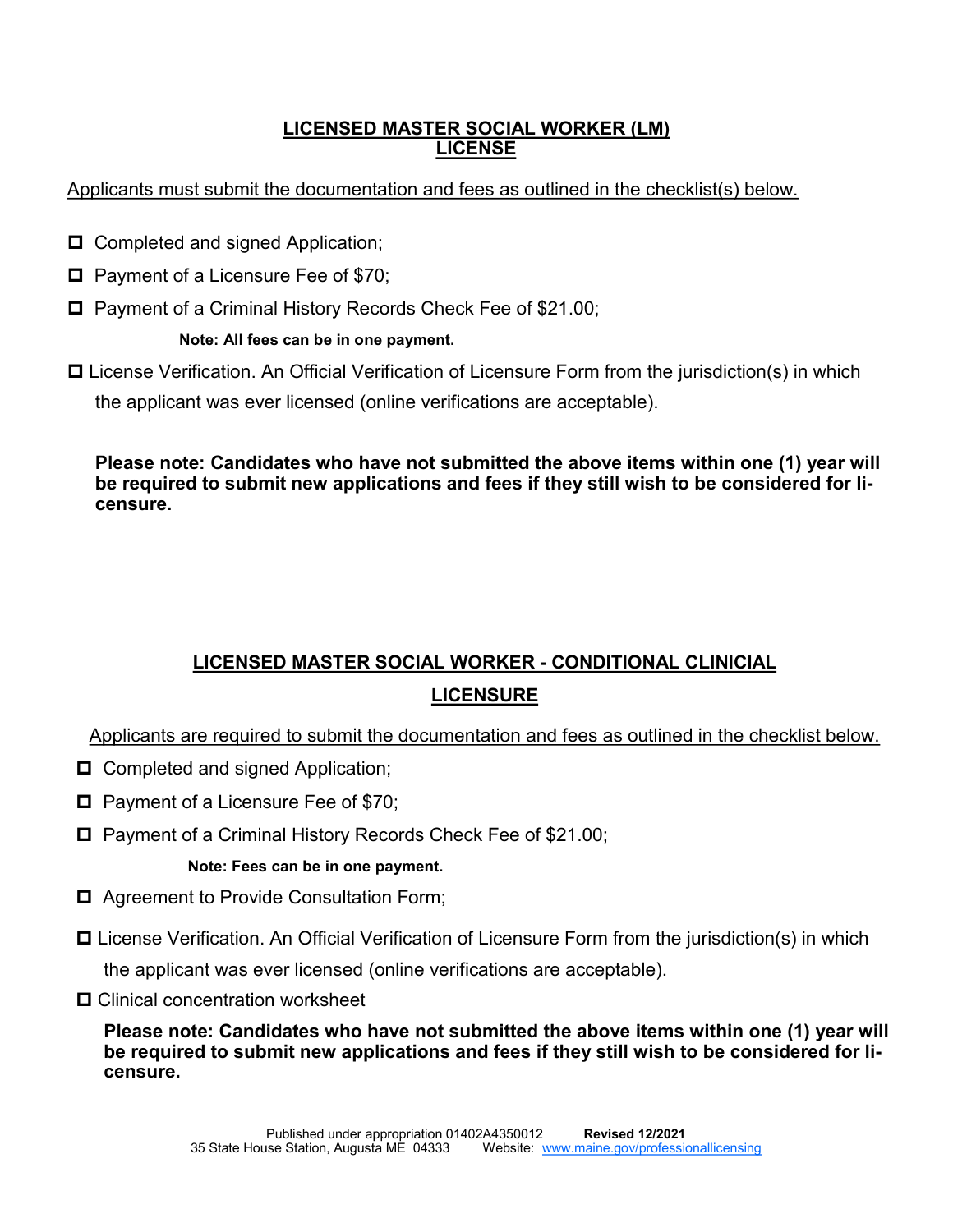#### **LICENSED CLINICAL SOCIAL WORKER**

Applicants are required to submit the documentation and fees as outlined in the checklist below.

- $\Box$  Completed and signed Application;
- $\Box$  Payment of a License fee of \$70.00;
- $\Box$  Payment of a Criminal History fee of \$21.00;

#### **Note: All fees can be in one payment.**

□ License Verification. An Official Verification of Licensure Form from the jurisdiction(s) in which the applicant was ever licensed (online verifications are acceptable).

**Please note: Candidates who have not submitted the above items within one (1) year will be required to submit new applications and fees if they still wish to be considered for licensure.**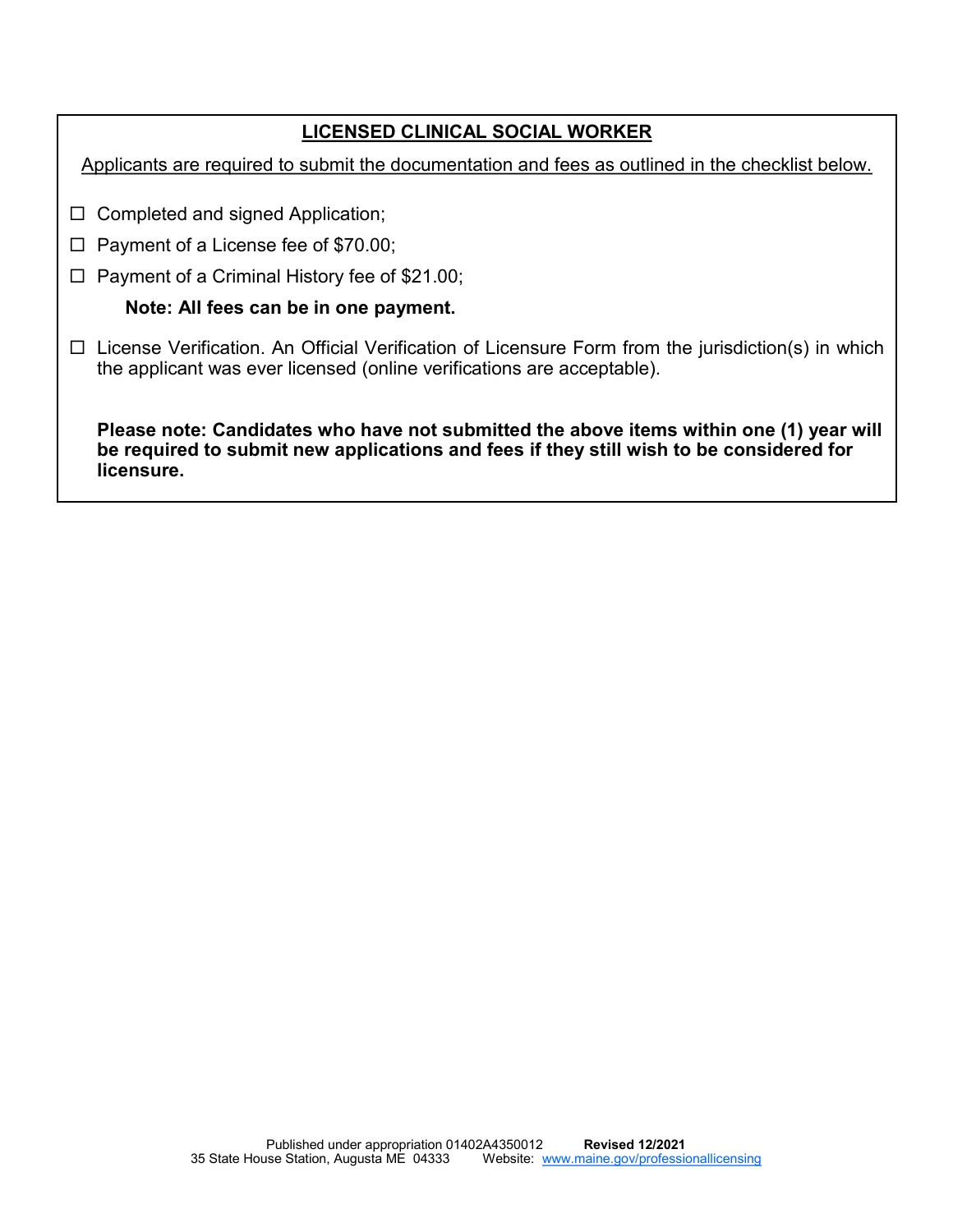#### **ADDITIONAL RESOURCES**

- ASWB Social Work Licensing Examination Candidate Handbook Available:<http://www.aswb.org/handbook.pdf>
- Licensing Law for Social Workers

**Please read carefully and review periodically for changes. You are responsible for knowing and complying with all Maine Laws throughout your licensure.** Available:<http://www.mainelegislature.org/legis/statutes/32/title32ch83sec0.html>

• Licensing Rules for Social Workers

**Please read carefully and review periodically for changes. You are responsible for knowing and complying with all Board Rules throughout your licensure.** Available:<http://www.maine.gov/sos/cec/rules/02/chaps02.htm#416>

• National Association of Social Workers (NASW) Code of Ethics Available:<http://www.naswdc.org/pubs/code/> or call 1-800-638-8799 ext. 238

• Statutory Authority, Titles 5 & 10

Available:<http://www.mainelegislature.org/legis/statutes/10/title10ch901sec0.html> <http://www.mainelegislature.org/legis/statutes/5/title5ch341sec0.html>

#### **APPLICATION PROCEDURE**

- ➢ If there are deficiencies with your application, you will be notified by email. **Please note:** Candidates whose applications have been incomplete for more than one (1) year will be required to submit **new** applications and fees if they still wish to be considered for licensure.
- $\triangleright$  Information regarding the status of applications may be found at the Office of Professional and Occupational Regulation's website: [http://www.maine.gov/professionallicensing.](http://www.maine.gov/professionallicensing)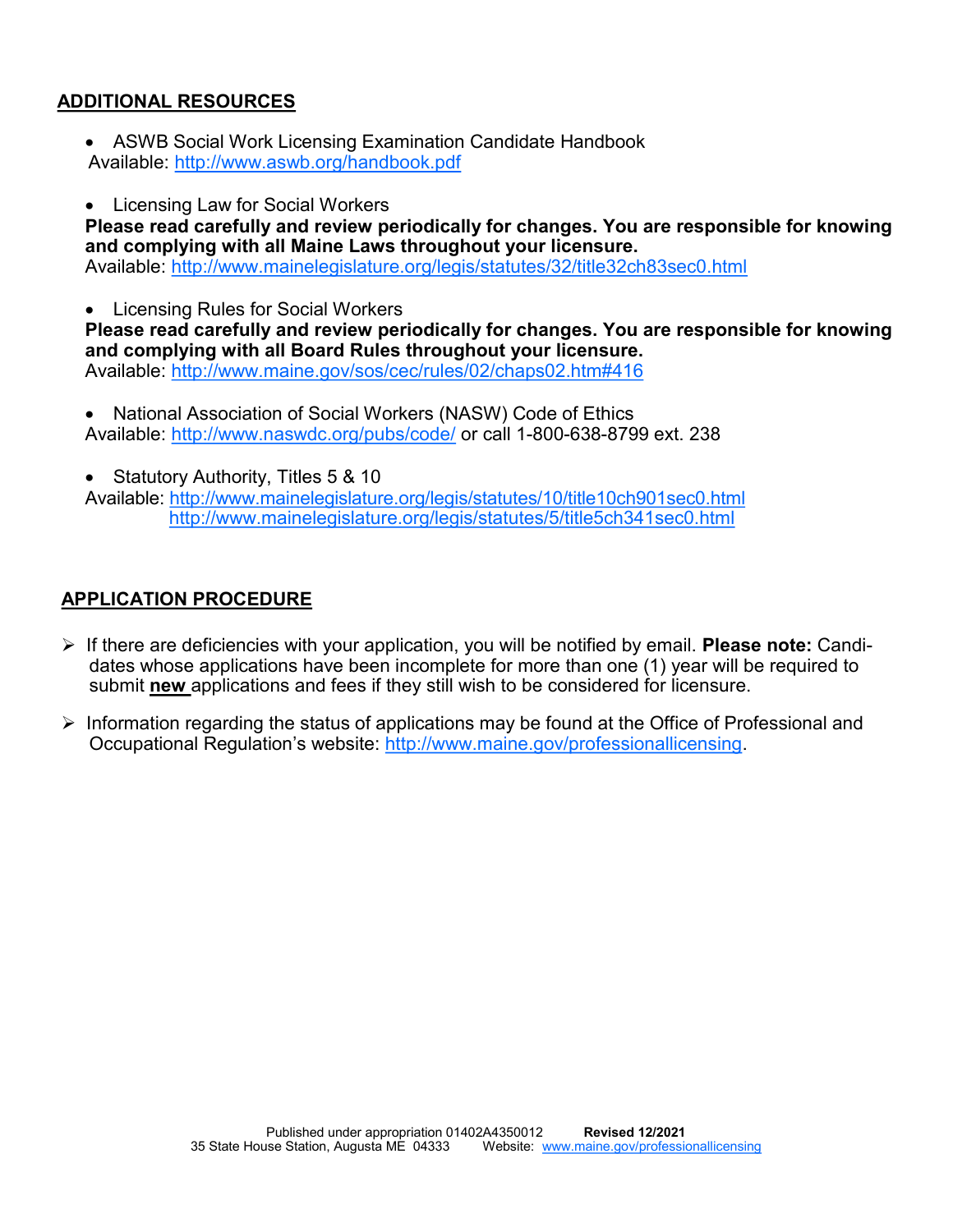*STATE OF MAINE DEPARTMENT OF PROFESSIONAL & FINANCIAL REGULATION OFFICE OF PROFESSIONAL AND OCCUPATIONAL REGULATION* **Mailing Address:** 35 State House Station, Augusta, Maine 04333 **Courier/Delivery address**: 76 Northern Avenue, Gardiner, Maine 04345 Phone: (207) 624-8603 Fax: (207) 624-8637 TTY users call Maine relay 711 Web: [www.maine.gov/professionallicensing](http://www.maine.gov/professionallicensing)

#### **Frequently Asked Questions:**

- **Where do I send my application?** Our mailing address is 35 State House Station, Augusta, Maine 04333-0035.
- **Where are you located?** 76 Northern Avenue, Gardiner, Maine.

• **What hours are you open?** Due to the Covid-19 pandemic, and until further notice, the Gardiner Annex that houses the Office of Professional and Occupational Regulation and other agencies is closed to the public. OPOR staff members work remotely from 8 am to 5 pm to review and process license applications. We advise you to mail paper applications to 35 State House Station, Augusta, ME 04333

• **Can I come to Gardiner to drop off my application?** No, the Gardiner Annex is closed to the public until further notice due to the Covid-19 pandemic. Please mail your paper application to our mailing address-35 State House Station, Augusta, ME 04333.

- **Can I come to Gardiner to pick up my license?** No. Your license will be emailed to you.
- **How can I check the status of my application?** You can check our website: [http://pfr.informe.org/almsonline/almsquery/welcome.aspx.](http://pfr.informe.org/almsonline/almsquery/welcome.aspx)
- **Can I fax my application?** No.

#### **NOTICES**

BACKGROUND CHECK: Pursuant to 5 M.R.S.A. §5301 - 5303, the State of Maine is granted the authority to take into consideration an applicant's criminal history record. The Office of Professional and Occupational Regulation requires a criminal history records check as part of the application process for all applicants.

PUBLIC RECORD: This application is a public record for purposes of the Maine Freedom of Access Law (1 MRSA §401 et seq). Public records must be made available to any person upon request. This application for licensure is a public record and information supplied as part of the application (other than social security number and credit card information) is public information. Other licensing records to which this information may later be transferred will also be considered public records. Names, license numbers and mailing addresses listed on or submitted as part of this application will be available to the public and may be posted on our website.

SOCIAL SECURITY NUMBER: The following statement is made pursuant to the Privacy Act of 1974 (§7(B)). Disclosure of your Social Security Number Is mandatory. Solicitation of your Social Security Number is solely for tax administration purposes, pursuant to 35 MRSA §175 as authorized by the Tax Reform Act of 1975 (42 USC §405(C)(2)(C)(1)). Your Social Security Number will be disclosed to the State Tax Assessor or an authorized agent for use in determining filing obligations and tax liability pursuant to Title 36 of the Maine Revised Statutes. No further use will be made of your Social Security Number and it shall be treated as confidential tax information pursuant to 36 MRSA §191.

Before you seal the envelope, did you:

- Complete every item on the application.
- Sign and date your application.
- Include the required fee(s). Make checks payable to "Maine State Treasurer" or complete the credit card section on the application. DO NOT SEND CASH.
- Make a copy of your application to keep for your records.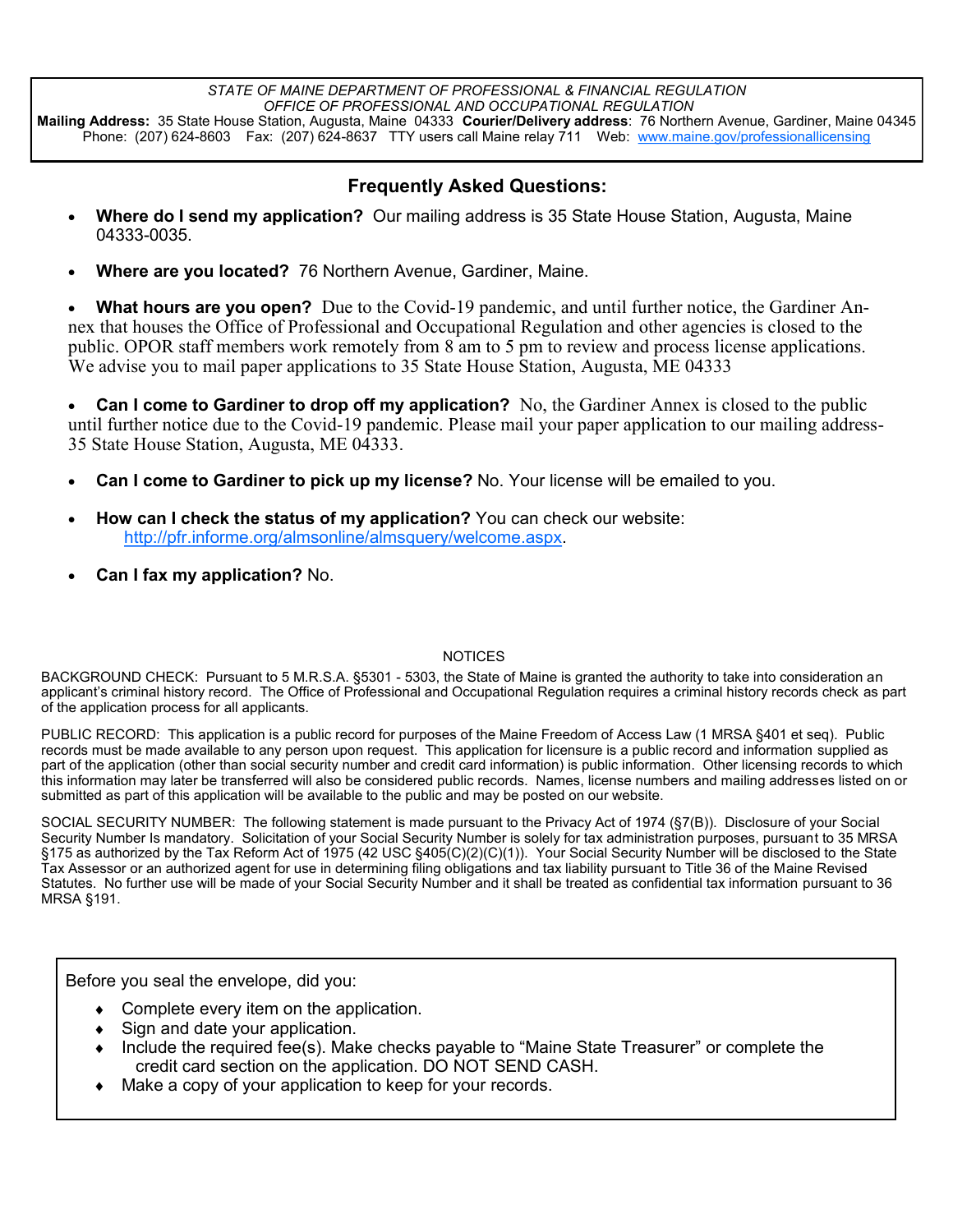

#### STATE OF MAINE DEPARTMENT OF PROFESSIONAL and Financial Regulation **STATE BOARD OF SOCIAL WORKER LICENSURE** 35 state house station augusta, maine 04333-0035 Fax:(207)624-8637

#### **AGREEMENT TO PROVIDE CONSULTATION FOR LICENSURE Page 1 of 2**

This is to notify the Board of Social Worker Licensure that \_\_\_\_\_\_\_\_\_\_\_\_\_\_\_\_\_\_\_\_\_\_\_\_\_\_\_\_ has agreed to

provide social work consultation for

The above named consultant is accountable for the professional development of the consultee. The consultant will assume responsibility for the assessment of the competence and ethics of the consultee during the consultation period. The consultant has an obligation to assess the consultee and to share this assessment with the Board. The above named consultant agrees to provide consultation as stated below and return the Verification of Consultation Form to the consultee when the required consultation is completed.

Please check the appropriate box below:

#### □ Licensed Social Worker Conditional/Licensed Social Worker

An Agreement to Provide Consultation (face to face case discussion and evaluation focusing on raw data, goals and objectives from the social worker's practice) must be provided to the board for all LSW Conditional and all LSW applicants. Consultation may be provided in a group (not to exceed 8 members) or individual setting.

A total of 96 hours must be provided for 3200 hours of social work employment in not less than two nor more than four years.

Non-DHHS social workers must receive consultation from social workers who are a LCSW, CSW-IP, or LMSW. Only conditional social workers may receive consultation from a LSW who has been licensed at least two years and holds a BSW degree.

DHHS social workers must receive consultation from social workers who are LSW that have been licensed for at least 4 years, LMSW, or LSW licensed for 2 years **and** is designated by DHHS as a supervisor trainee who is concurrently receiving 48 hours of consultation from an LMSW.

#### □ Licensed Master Social Worker Conditional Clinical

Four hours per month of consultation (face to face discussion and evaluation focusing on raw data, goals and objectives of specific social work practice) must be provided while practicing social work in a **clinical setting**. At least three of the four hours per month must be individual consultation.

A total of 96 hours within 3200 hours of social work employment in not less than two nor more than four years is required for licensees whose MSW degree is in a clinical concentration. For licensees whose MSW degree is in a non-clinical concentration, 192 hours of consultation within 6400 hours of social work employment in not less than four years is required.

Consultants must be social workers who are LCSW, CSW-IP or certified for clinical practice in the state which the consultation is obtained.

Credit for consultation experiences shall be given only for practice in an organized public or private agency, school, institution or organization which provides the opportunity for contact with other professional disciplines and work experience with a broad range of clients.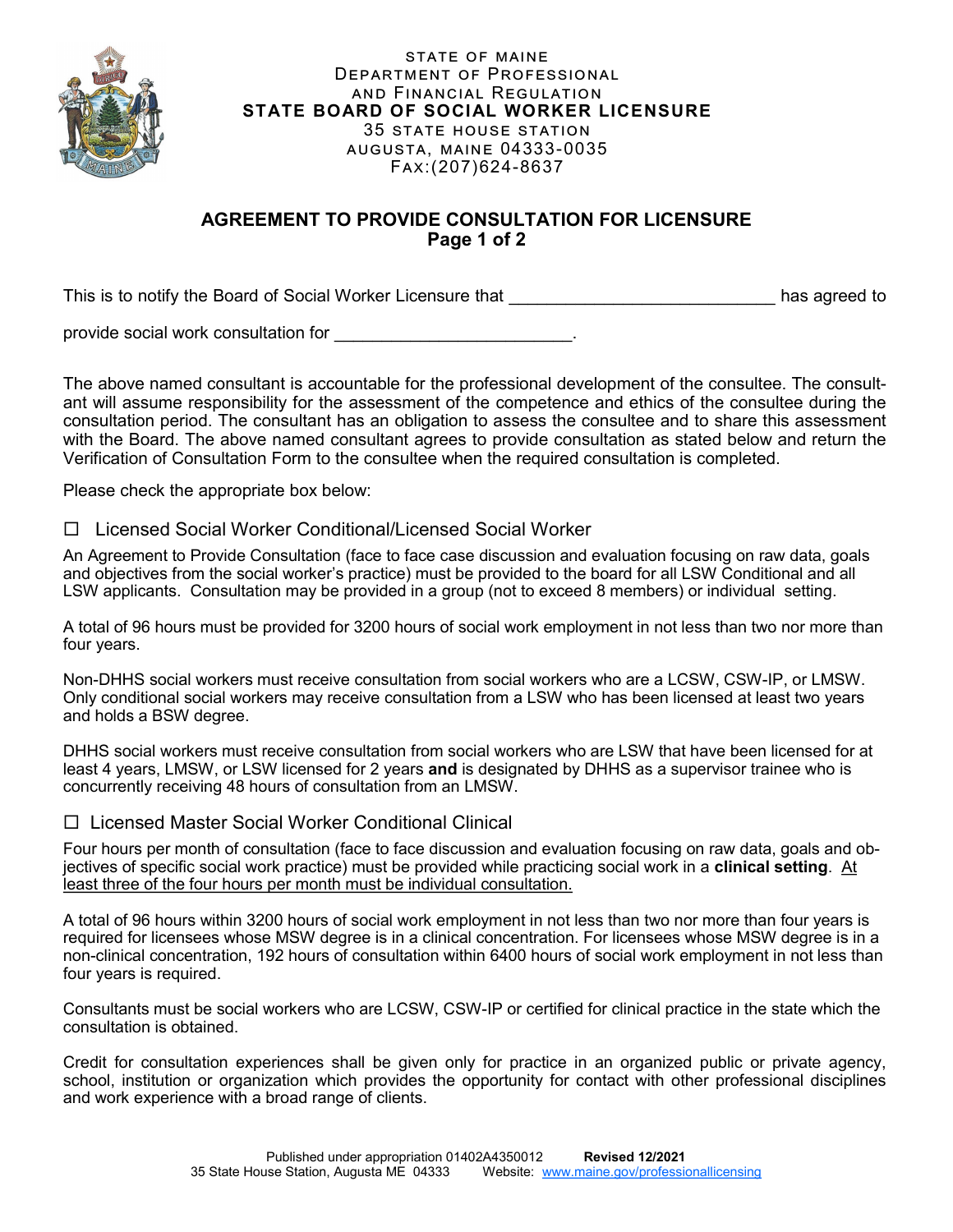#### **AGREEMENT TO PROVIDE CONSULTATION FOR LICENSURE Page 2 of 2**

| <b>Consultant Data</b>         |        |                               |           |  |
|--------------------------------|--------|-------------------------------|-----------|--|
| Name Consulting Social Worker: |        |                               |           |  |
| <b>Mailing Address:</b>        |        |                               |           |  |
| City:                          | State: |                               | Zip Code: |  |
| License Number:                |        | <b>Work Telephone Number:</b> |           |  |
| Type of Social Work Degree:    |        |                               |           |  |

| <b>Consultee Data</b>           |        |                               |           |  |
|---------------------------------|--------|-------------------------------|-----------|--|
| Name of Consultee:              |        |                               |           |  |
| <b>Mailing Address:</b>         |        |                               |           |  |
| City:                           | State: |                               | Zip Code: |  |
| License Number (If Applicable): |        | <b>Work Telephone Number:</b> |           |  |

| <b>Applicant's Employment Data</b>                                                                                                                                                                                                                                                                                                                                           |        |                               |           |  |
|------------------------------------------------------------------------------------------------------------------------------------------------------------------------------------------------------------------------------------------------------------------------------------------------------------------------------------------------------------------------------|--------|-------------------------------|-----------|--|
| Place of Employment:                                                                                                                                                                                                                                                                                                                                                         |        |                               |           |  |
|                                                                                                                                                                                                                                                                                                                                                                              |        |                               |           |  |
| <b>Mailing Address:</b>                                                                                                                                                                                                                                                                                                                                                      |        |                               |           |  |
| City:                                                                                                                                                                                                                                                                                                                                                                        | State: |                               | Zip Code: |  |
|                                                                                                                                                                                                                                                                                                                                                                              |        |                               |           |  |
| Telephone Number:                                                                                                                                                                                                                                                                                                                                                            |        | Beginning Date of Employment: |           |  |
|                                                                                                                                                                                                                                                                                                                                                                              |        |                               |           |  |
|                                                                                                                                                                                                                                                                                                                                                                              |        | <b>Affirmation</b>            |           |  |
|                                                                                                                                                                                                                                                                                                                                                                              |        |                               |           |  |
| We have read, understood and accepted the conditions of this relationship as defined by the Rules<br>of the Board of Social Worker Licensure and by the Statutes of the State of Maine. Since the con-<br>sultee is practicing social work by the virtue of the services provided by the consultant, any chang-<br>es in the relationship must be registered with the board. |        |                               |           |  |
|                                                                                                                                                                                                                                                                                                                                                                              |        |                               |           |  |

| <b>Consultant Signature:</b> | Date: |
|------------------------------|-------|
| <b>Consultee Signature:</b>  | Date: |